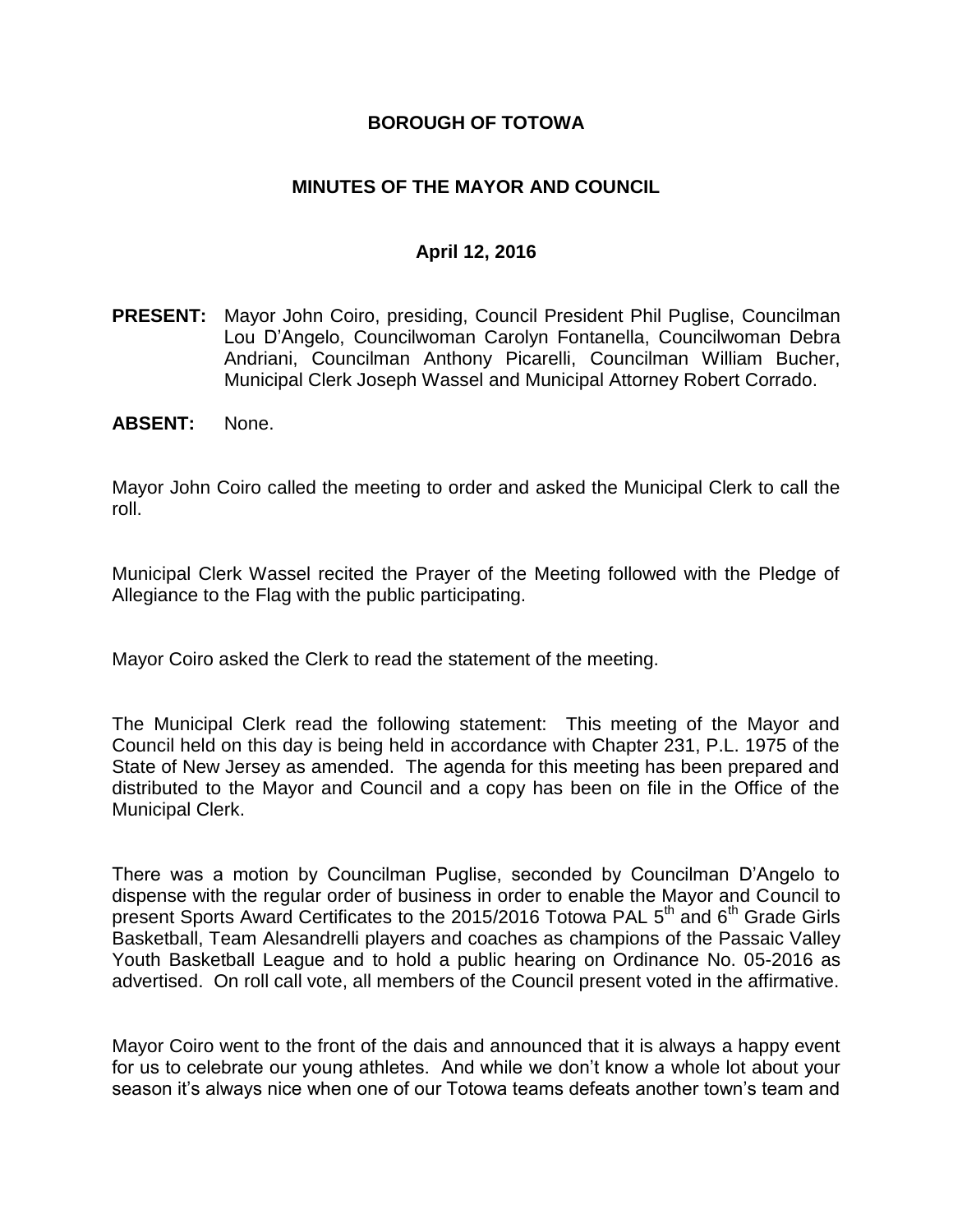we know that you had a big win over Little Falls in the finals, which reminds us of the dominance of the UCONN Woman's Basketball Team in the NCAA's. Mayor Coiro began by calling up each coach and presenting them with a Sports Award Certificate. Mayor Coiro then asked coach Chad Alesandrelli to give a synopsis of the season. Mayor Coiro continued by calling up each player and presenting them with a Sports Award Certificate. Mayor Coiro then commented on behalf of the Mayor and Council that he congratulated them all and said that he hopes to see them back again next year. Mayor Coiro announced that there would be a short recess. Pictures were taken.

Municipal Clerk Wassel announced that Ordinance No. 05-2016 has been advertised for public hearing for Tuesday, April 12, 2016.

Municipal Clerk Wassel read the legal notice and the title of Ordinance No. 05-2016.

There was a motion by Councilman Puglise, seconded by Councilman D'Angelo to open the public hearing. On roll call vote, all members of the Council present voted in the affirmative.

Mayor Coiro asked if any citizens wished to be heard on Ordinance No. 05-2016.

CITIZENS HEARD:

There were no citizens who wished to be heard.

There was a motion by Councilman Puglise, seconded by Councilman D'Angelo to close the public hearing. On roll call vote, all members of the Council present voted in the affirmative.

Municipal Clerk Wassel read Ordinance No. 05-2016 by title:

#### **ORDINANCE NO. 05-2016**

#### **CALENDAR YEAR 2016 ORDINANCE TO EXCEED THE MUNICIPAL BUDGET APPROPRIATION LIMITS AND TO ESTABLISH A CAP BANK (N.J.S.A. 40A:4-45.14)**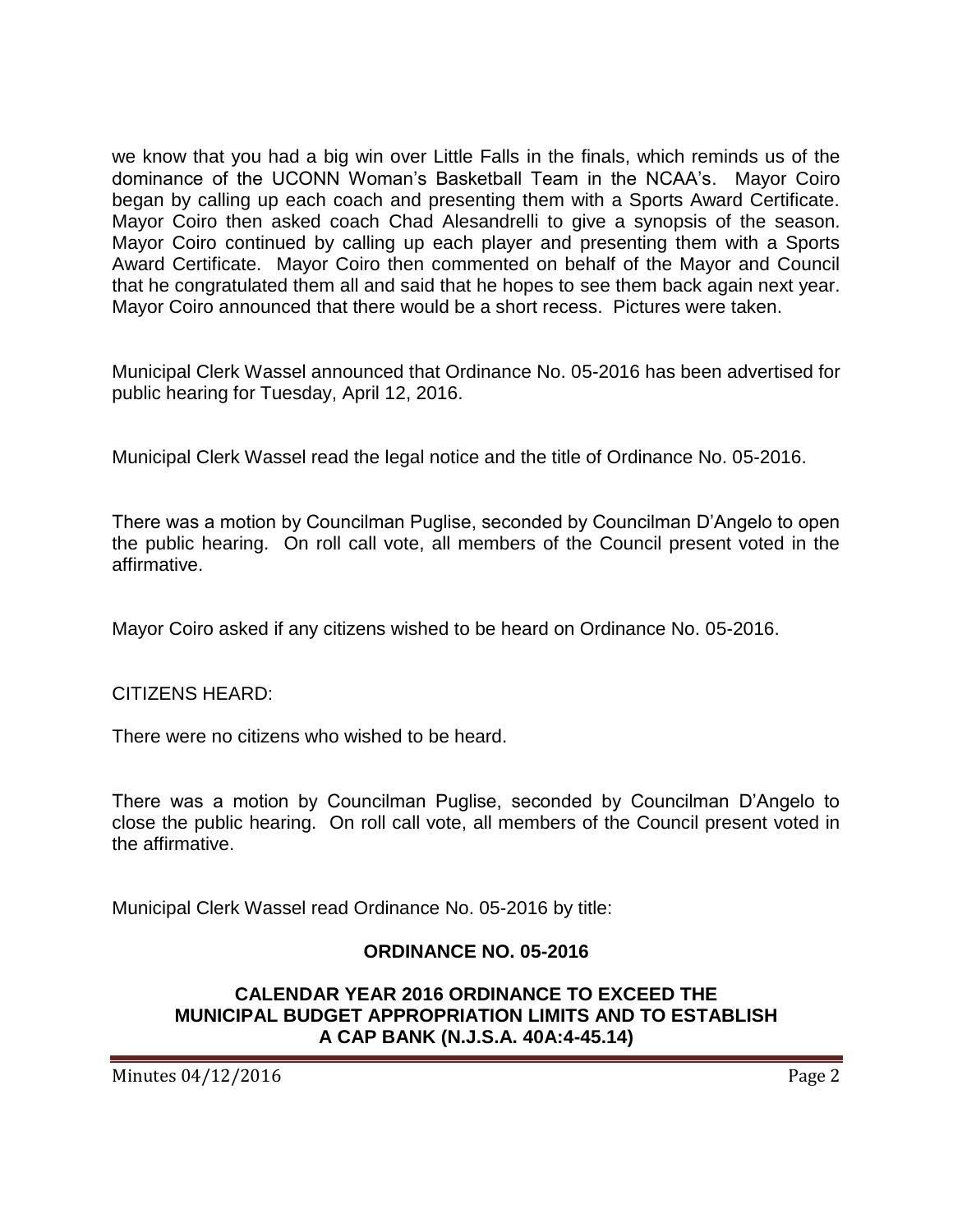There was a motion by Councilman Puglise, seconded by Councilman D'Angelo to adopt Ordinance No. 05-2016 on second and final reading. On roll call vote, all members of the Council present voted in the affirmative.

There was a motion by Councilman Puglise, seconded by Councilman D'Angelo to revert to the regular order of business. On roll call vote, all members of the Council present voted in the affirmative.

Mayor Coiro asked if any members of the Council, the Municipal Clerk or the Municipal Attorney wished to address the Council.

There were no reports.

### CITIZENS HEARD:

John Cavallo, 22 Wilson Avenue: Said that he was here about a sewage problem that happened yesterday at 4:00 p.m. and that it is the second time this year. Stated that he called the Police Department and Department of Public Works for someone to come out with a pump to get the sewerage out of his basement, but was told that was not available but then the DPW came out and found a blockage on Dunkerly Street. Mayor Coiro: Responded that we thought that we had the problem fixed years ago and then asked Sewer Superintendent Ernie Paese. Superintendent Paese: Said that we had the stand by crew go out and check all the manholes along Bogert and Dunkerly and that they found a blockage on Dunkerly about 30 feet down which appeared to be a piece of copper and other debris. Mr. Cavallo: Said that he wants the problem fixed. A conversation ensued. Mayor Coiro: Told Ernie to get the blockage cleared and also about a test for inflow/infiltration. Superintendent Paese: Answered that the only way is by a smoke test. Mayor Coiro: Asked Ernie to look into it.

Joe Puglise, 229 Totowa Road: Said regarding the fence at the corner of Totowa Road and Lewis Place, that the engineer did come out, but he thought that he was going to get a copy of the report. He said the engineer made the property owner do something to the fence, but they just moved the corner of the fence on an angle. Showed the Mayor and Council pictures because he said that he still can't see around the fence when he tries to pull out. Municipal Attorney Corrado: Told Mr. Puglise that this is a dispute between neighbors and you must resolve it because the Mayor and Council can't take one resident's side versus another's. Mayor Coiro: Also informed him that the fence was approved by Code/ordinance, so our hands are really tied.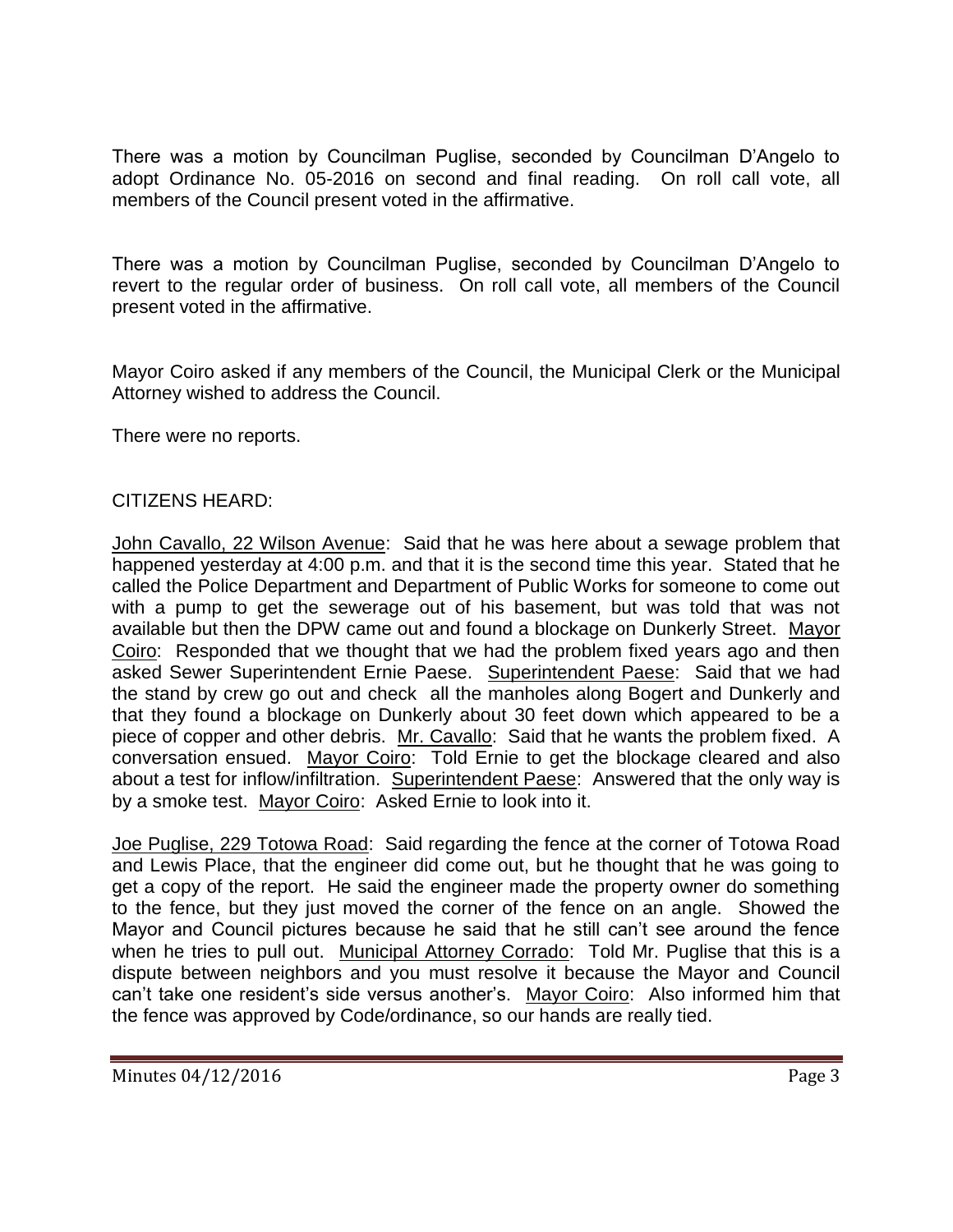Paula Jimenez, 39 Redman Place: Stated that she had moved in recently but can't pull out of her driveway because the road is narrow and cars park on both sides. Said she was told by a Police Officer that she should come to a Council Meeting and request that the street be made one side parking only. Mayor Coiro: Advised that a few years ago another resident of Redman wanted the same thing but none of the other residents wanted it. Went on to tell her that unless the mood of the residents has changed we probably wouldn't do anything, but said that she can take another poll of all the residents. Asked Police Chief Robert Coyle to have Captain Mark Aue do a study. Chief Coyle: Responded that he would.

There was a motion by Councilman Puglise, seconded by Councilman D'Angelo to approve the Minutes of the Mayor and Council for the meeting of March 22, 2016. On roll call vote, all members of the Council present voted in the affirmative.

## COMMITTEE ON FINANCE:

There was a motion by Councilman Picarelli, seconded by Councilman D'Angelo to approve Resolution No. 2016-09 for the payment of bills. On roll call vote, all members of the Council present voted in the affirmative.

There was a motion by Councilman Picarelli, seconded by Councilman D'Angelo to adopt the following Resolution Authorizing The Cancellation Of Escrow Account Balances In Other Trust Account. On roll call vote, all members of the Council present voted in the affirmative.

## RESOLUTION NO. 50-2016

### RESOLUTION AUTHORIZING THE CANCELLATION OF ESCROW ACCOUNT BALANCES IN OTHER TRUST ACCOUNT

WHEREAS, the Treasurer has advised that there exists old and inactive escrow account balances that remain outstanding in the Other Trust Fund; and

WHEREAS, it is necessary to formally cancel said balances so that the unexpended balances may be credited to Surplus; and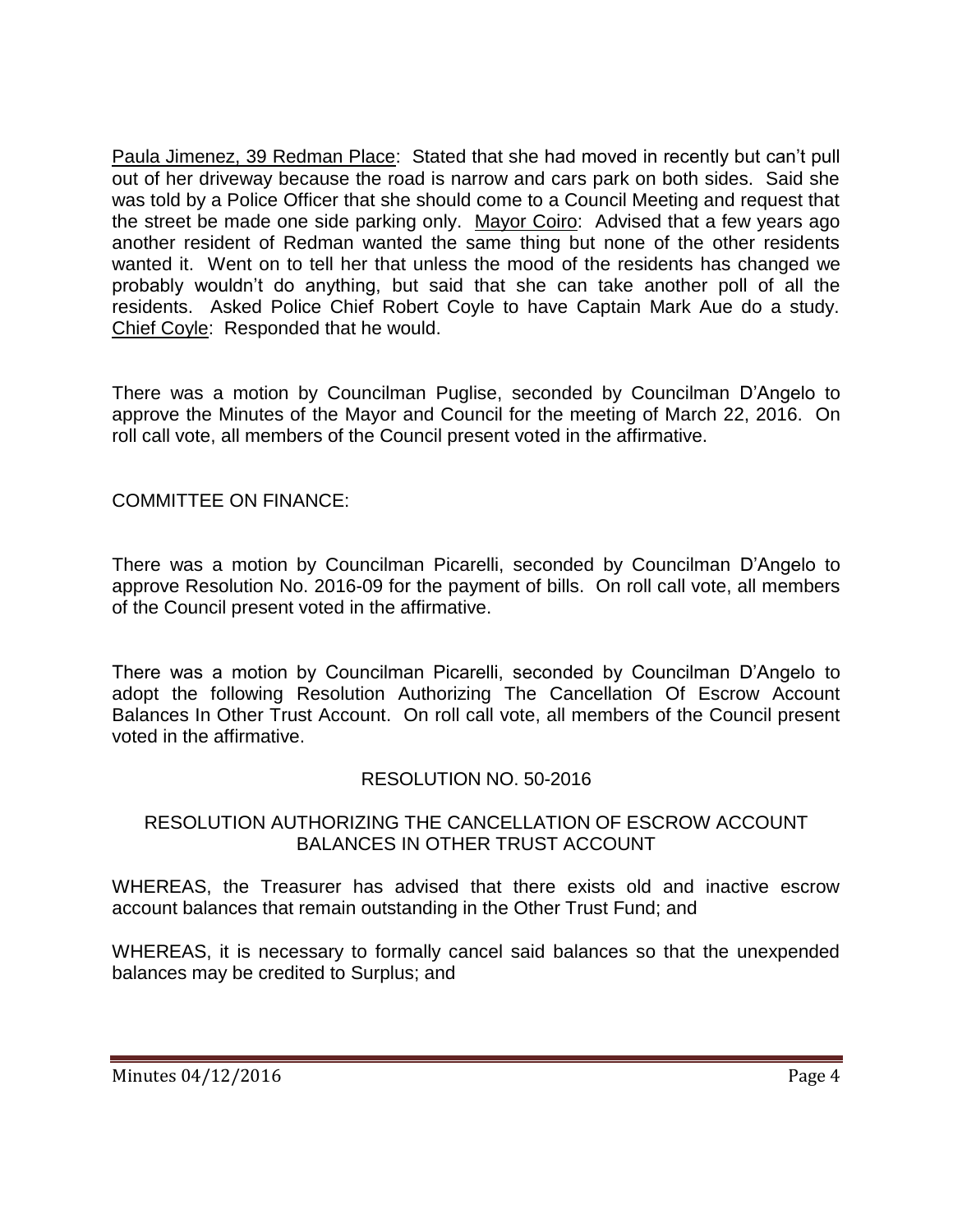WHEREAS, the Mayor and Council of the Borough of Totowa desire to cancel these account balances of record – as detailed on the attached list – in the amount of \$23,305.71 and transfer to Surplus.

NOW, THEREFORE, BE IT RESOVLED, by the Mayor and Council of the Borough of Totowa, that the Treasurer be authorized to cancel the account balances of the old and inactive escrow accounts in Other Trust Fund as detailed on the attached list in the total sum of \$23,305.71.

BE IT FURTHER RESOLVED, by the Mayor and Council of the Borough of Totowa that the Treasurer transfers the total sum of \$23,305.71 from Other Trust Fund to Surplus.

There was a motion by Councilman Picarelli, seconded by Councilman D'Angelo to approve payment of the  $2^{nd}$  Quarter 2016 Budget Allotment to the Borough of Totowa Public Library in the amount of \$185,674.00. On roll call vote, all members of the Council present voted in the affirmative.

COMMITTEE ON PUBLIC SAFETY:

There was a motion by Councilman Puglise, seconded by Councilwoman Fontanella to adopt the following Resolution Approving Participation With The State Of New Jersey Federal Grant Program Administered By The Division Of Criminal Justice, Department Of Law And Public Safety. On roll call vote, all members of the Council present voted in the affirmative.

## RESOLUTION NO. 51-2016

#### RESOLUTION APPROVING PARTICIPATION WITH THE STATE OF NEW JERSEY FEDERAL GRANT PROGRAM ADMINISTERED BY THE DIVISION OF CRIMINAL JUSTICE, DEPARTMENT OF LAW AND PUBLIC SAFETY

WHEREAS, the Mayor and Council of the Borough of Totowa wishes to apply for funding of approximately \$60,000 with a match of \$247,133 for an approximate project total cost of \$307,133 for a project under the State of New Jersey Safe and Secure Communities Program (Grant # P-6760-16); and

WHEREAS, the Mayor and Council of the Borough of Totowa has reviewed the accompanying application and has approved said request; and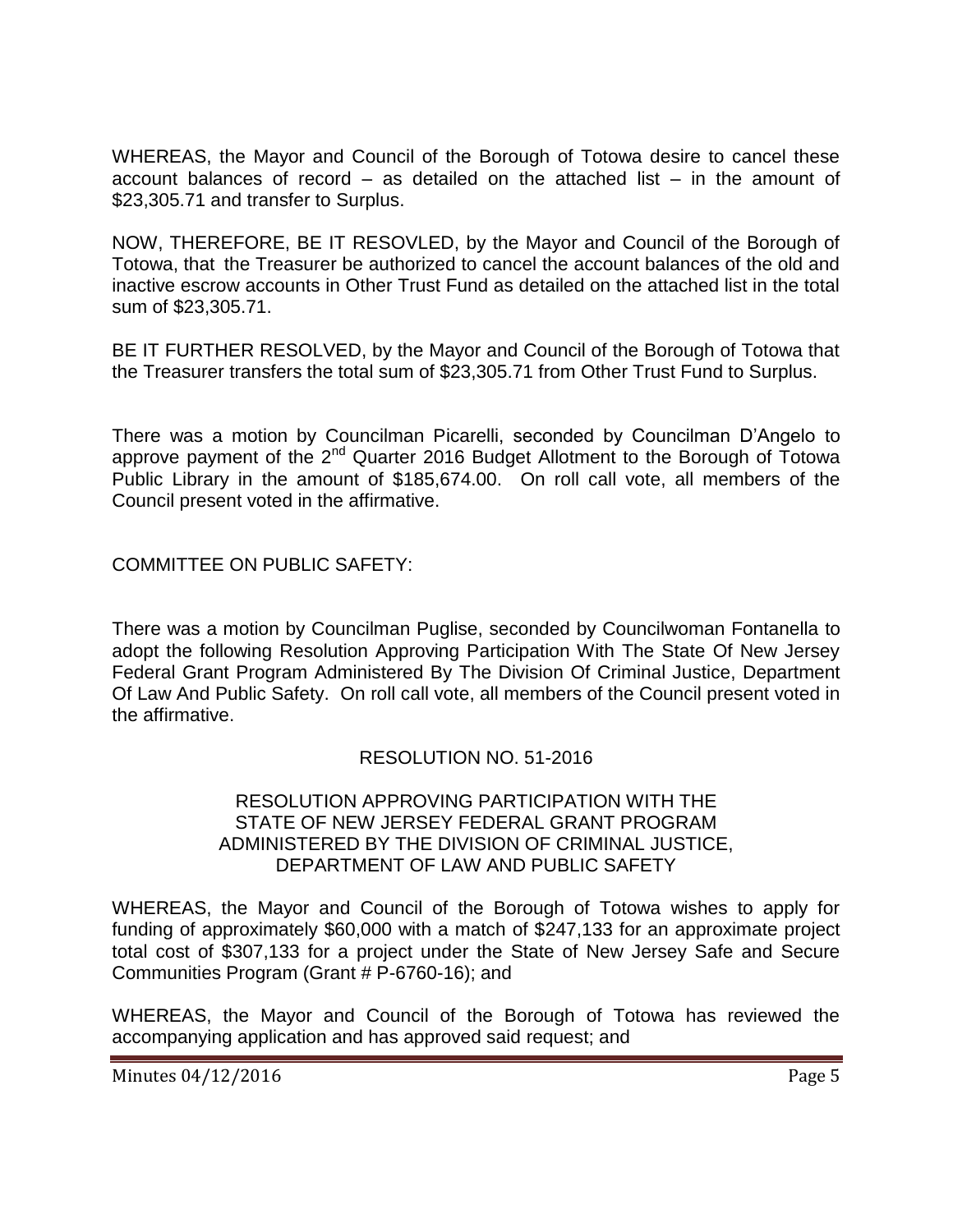WHEREAS, the project is a joint effort between the Department of Law and Public Safety and the Borough of Totowa, for the purpose described in the application.

NOW, THEREFORE, BE IT RESOLVED, by the Mayor and Council of the Borough of Totowa that:

- 1) As a matter of public policy, the Mayor and Council of the Borough of Totowa wishes to participate to the fullest extent possible with the Department of Law and Public Safety.
- 2) The Attorney General of New Jersey will receive funds on behalf of the applicant.
- 3) The Division of Criminal Justice shall be responsible for the receipt and review of the applications for said funds.
- 4) The Division of Criminal Justice shall initiate allocations to the applicant as authorized by law.

There was a motion by Councilman Puglise, seconded by Councilwoman Fontanella to adopt the following Resolution Of The Borough Of Totowa Authorizing The Payment Of Terminal Leave Benefits To Raymond S. Keeley. On roll call vote, all members of the Council present voted in the affirmative.

## RESOLUTION NO. 52-2016

#### RESOLUTION OF THE BOROUGH OF TOTOWA AUTHORIZING THE PAYMENT OF TERMINAL LEAVE BENEFITS TO RAYMOND S. KEELEY

WHEREAS, Raymond S. Keeley began his employment with the Borough of Totowa as a Patrolman in the Police Department on July 16, 1990; and

WHEREAS, Raymond S. Keeley retired from the Borough of Totowa Police Department as a Lieutenant effective March 1, 2016; and

WHEREAS, the policy of the Borough of Totowa is that employees with twenty-five (25) years of service are entitled to a maximum of one hundred thirty (130) days of Terminal Leave to be paid upon retirement; and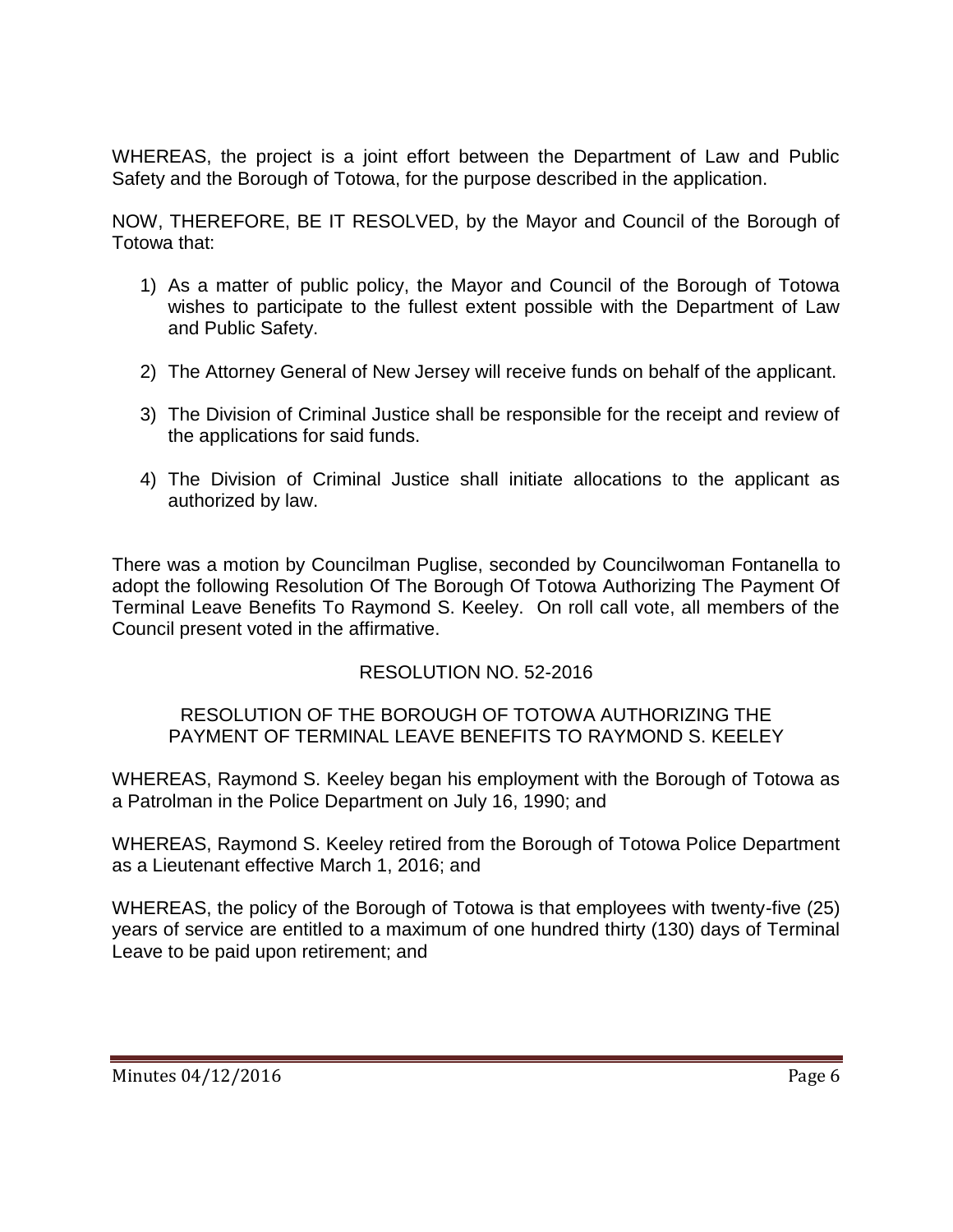WHEREAS, the Terminal Leave amount is calculated at the amount of sick day benefits, not to exceed one hundred thirty (130) days or eighty-seven (87) days for those employees under the Pitman/12 Hour Shift Schedule, at the daily rate of pay of the last twelve (12) months of service upon retirement; and

WHEREAS, Raymond S. Keeley has accumulated forty (40) unused sick days and has completed more than twenty-five (25) years of service as an employee of the Borough of Totowa; and

WHEREAS, Raymond S. Keeley does hereby waive any other claim and/or claims for any salary, benefits and/or other compensation.

NOW, THEREFORE, BE IT RESOLVED, by the Mayor and Council of the Borough of Totowa that Raymond S. Keeley is granted forty (40) days of accumulated sick leave (Terminal Leave) for a total amount of thirty-two thousand five hundred ninety-six and 00/100 Dollars (\$32,596.00). Said monies are given in full and final consideration of any and all claims that Raymond S. Keeley may have against the Borough of Totowa.

COMMITTEE ON PUBLIC WORKS:

A letter was received from the New Jersey Department of Transportation advising that Totowa will receive funding from their FY2016 Municipal Aid Program for the Furler Street Improvement Project in the amount of \$235,000. There was a motion by Councilman D'Angelo, seconded by Councilman Puglise to accept the funds. On roll call vote, all members of the Council present voted in the affirmative.

COMMITTEE ON ENGINEERING & PUBLIC PROPERTY:

Upon the recommendation of the Committee, there was a motion by Councilwoman Fontanella, seconded by Councilwoman Andriani to hire Randolph Simonetti as a part time Custodian. On roll call vote, all members of the Council present voted in the affirmative.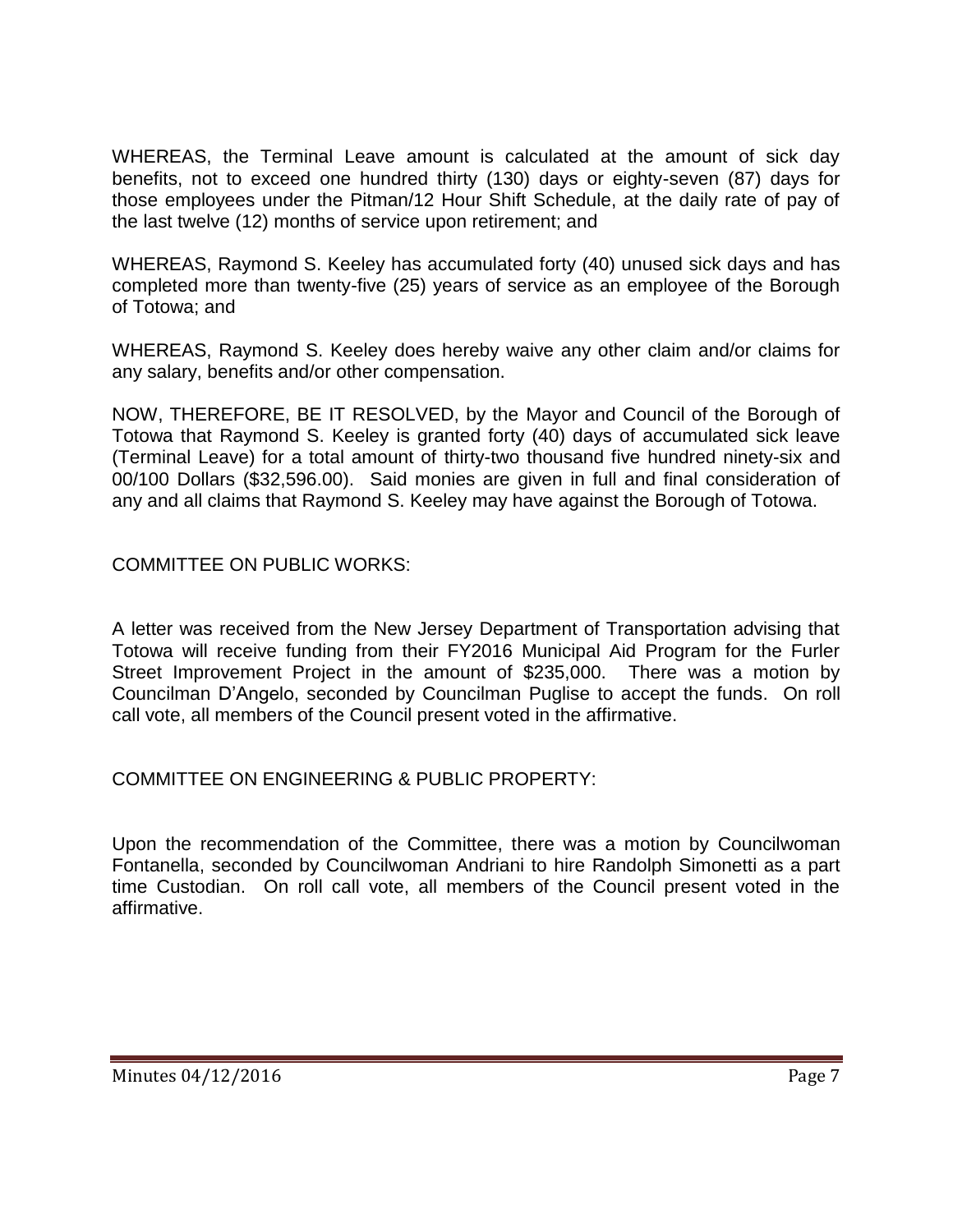A letter was received from the Italian American Club requesting permission to use the Municipal Parking Lot on April 17, 2016 for their trip to Atlantic City. There was a motion by Councilwoman Fontanella, seconded by Councilwoman Andriani to grant permission. On roll call vote, all members of the Council present voted in the affirmative.

A letter was received from a resident requesting permission to use the Municipal Parking Lot on April 17, 2016 for a trip to Pennsylvania. There was a motion by Councilwoman Fontanella, seconded by Councilwoman Andriani to grant permission. On roll call vote, all members of the Council present voted in the affirmative.

## COMMITTEE ON LIAISON & INSPECTION:

There was a motion by Councilwoman Andriani, seconded by Councilman Bucher to adopt the following Resolution Fixing The Fee Schedule For The Totowa Municipal Swimming Pool For 2016. On roll call vote, all members of the Council present voted in the affirmative.

#### RESOLUTION NO. 53-2016

### RESOLUTION FIXING THE FEE SCHEDULE FOR THE TOTOWA MUNICIPAL SWIMMING POOL FOR 2016

WHEREAS, the Mayor and Council of the Borough of Totowa pursuant to the Code of the Borough of Totowa, Chapter 367 entitled "Swimming Pools", Article I, "Municipal Pool" and any amendments thereto, is authorized to annually establish the "fees" for the Totowa Municipal Swimming Pool; and

WHEREAS, the Mayor and Council of the Borough of Totowa after conferring with the Board of Recreation and for good cause shown has approved the following 2016 Fee schedule for the Totowa Swimming Pool, to wit:

#### 2016 Fee Schedule

|        | <b>ENTIRE</b><br><b>SEASON</b>                       | AS OF<br>AUG 1st | WEEKNIGHTS (FROM 5 PM)/ AS OF<br>WEEKENDS/HOLIDAYS | AUG 1st                            |
|--------|------------------------------------------------------|------------------|----------------------------------------------------|------------------------------------|
| FAMILY | \$400.00 plus<br>\$35.00 per child \$18.00 per child | \$200.00 plus    | \$280.00 plus<br>\$25.00 per child                 | \$140.00 plus<br>\$13.00 per child |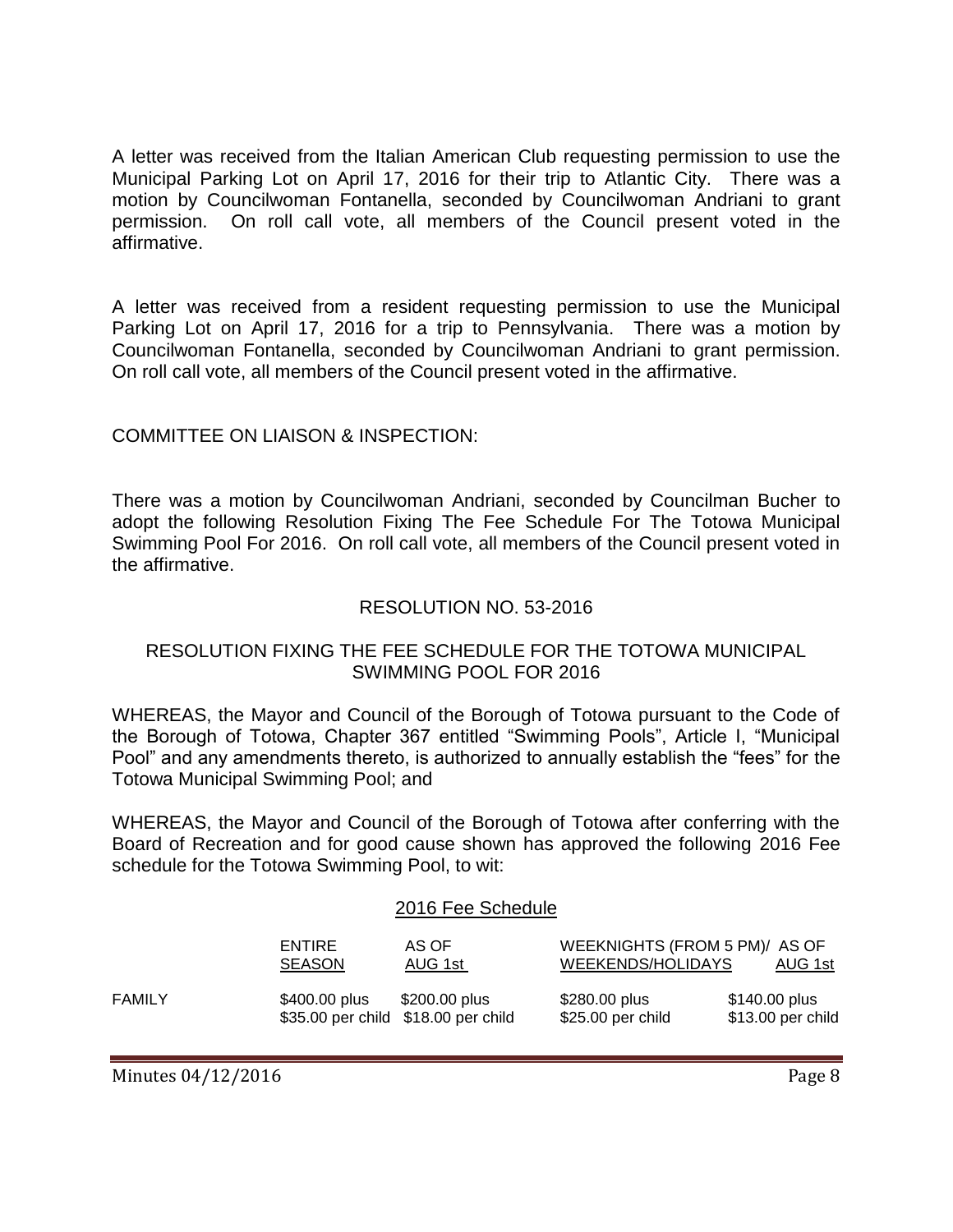(The per child rate will be applied to the first 2 children, each additional child is free.)

| <b>SENIOR CITIZEN</b><br>$(Age 62^*$ or older) | \$90.00  | \$45.00  | \$60.00  | \$30.00 |
|------------------------------------------------|----------|----------|----------|---------|
| <b>SINGLE</b><br>(Age 18* or older)            | \$265.00 | \$133.00 | \$185.00 | \$93.00 |
| <b>CHILDREN</b><br>(Ages 4-17**)               | \$95.00  | \$48.00  | \$70.00  | \$35.00 |

\* Age at time of registration. \*\* Must be purchased with any other package.

Family is defined as an adult couple or 1 or 2 legal guardians plus unmarried children under 21 as of 5/25/16 or under 26 as of 5/25/16 and a full time student who resides in the same residence.

A \$100.00 discount will be applied to the entire season rate for families who register for the pool and also register their children for Summer Camp with the Borough of Totowa Board of Recreation Camp. (Camp receipt must be shown when registering for the 2016 Pool Season in order for the discount to be applied.)

WHEREAS, the Mayor and Council of the Borough of Totowa after conferring with the Board of Recreation and for good cause has also approved the following half-price rates for volunteers of the Borough of Totowa Fire Department and First Aid Squad; to wit:

#### 2016 Fee Schedule For Volunteers

|                                             | <b>ENTIRE</b><br><b>SEASON</b> | AS OF<br>AUG 1st | WEEKNIGHTS (FROM 5 PM)/<br><b>WEEKENDS/HOLIDAYS</b> | AS OF<br>AUG 1st |
|---------------------------------------------|--------------------------------|------------------|-----------------------------------------------------|------------------|
| <b>FAMILY</b>                               | \$235.00                       | \$118.00         | \$165.00                                            | \$83.00          |
| <b>SENIOR CITIZEN</b><br>(Age 62* or Older) | \$45.00                        | \$23.00          | \$30.00                                             | \$15.00          |
| <b>SINGLE</b>                               | \$133.00                       | \$67.00          | \$93.00                                             | \$47.00          |
| (Age 18 <sup>*</sup> or Older)              |                                |                  |                                                     |                  |
| <b>CHILDREN</b><br>(Ages 4-17**)            | \$48.00                        | \$24.00          | \$35.00                                             | \$18.00          |

\* Age at time of registration. \*\* Must be purchased with any other package.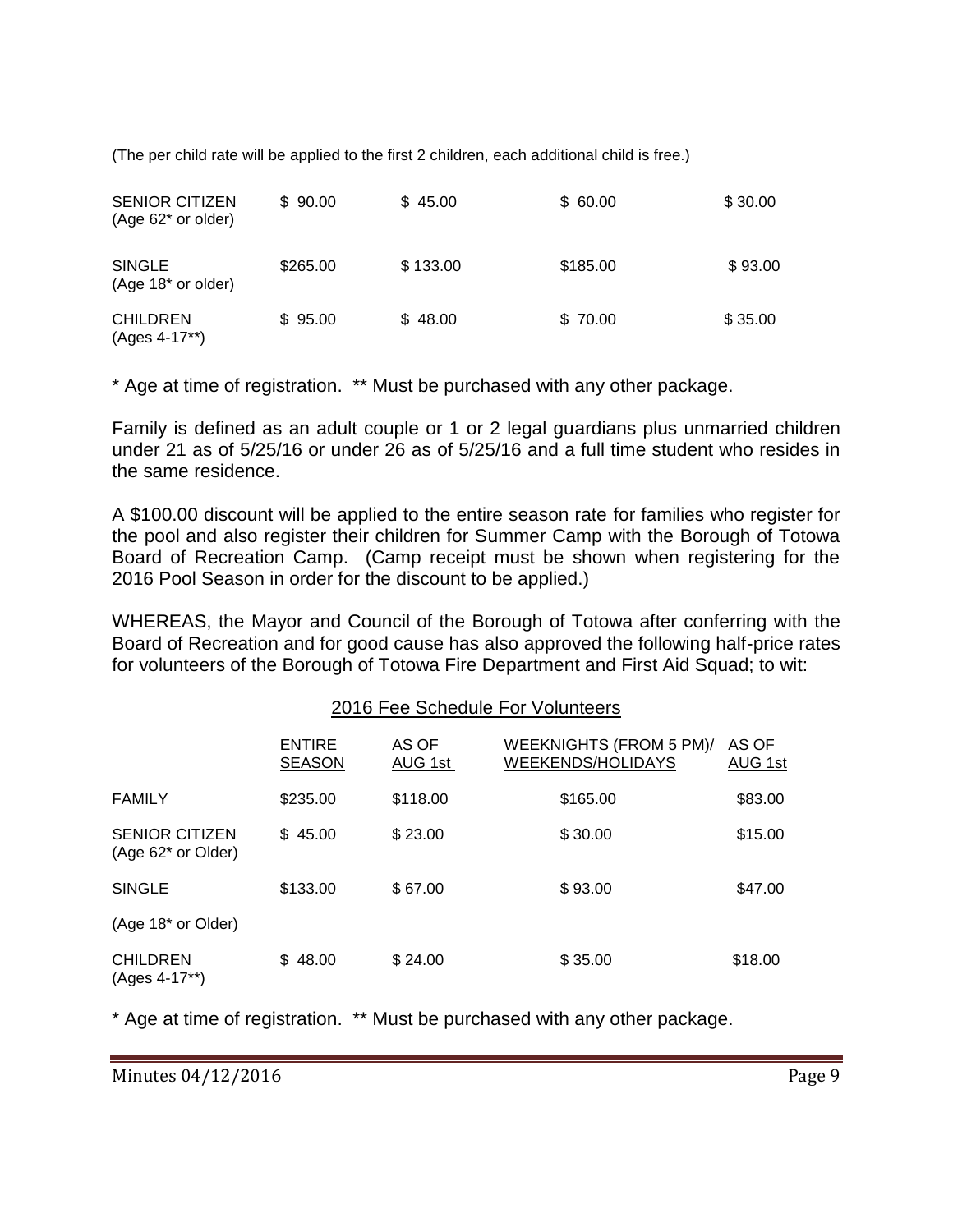\*\*There will be a \$20.00 late fee for anyone registering after May 25, 2016. Refunds will not be given once the pool has opened for the season.

| <b>Guest Fees-</b>                          |         |
|---------------------------------------------|---------|
| Under 4 Years of Age                        | Free    |
| Age 4 and up - Weekdays Per Person          | \$8.00  |
| Age 4 and up - Weekends/Holidays Per Person | \$9.00  |
| Five Passes Purchased on Registration Days  | \$35.00 |

In addition to the fees established above, the following fees shall be put into effect for 2016 for special events:

Totowa Non-Members  $$150.00$ (Plus \$5.00 guest fee for every non-member, including parents.)

Swimming Lessons **\$50.00 members** 

\$ 80.00 non-members

NOW, THEREFORE, BE IT RESOLVED, that the Mayor and Council of the Borough of Totowa has adopted the aforementioned Fee Schedule for the Totowa Swimming Pool for 2016.

There was a motion by Councilwoman Andriani, seconded by Councilman Bucher to adopt the following Resolution Fixing The Fee Schedule For The Totowa Board Of Recreation Summer Camp For 2016. On roll call vote, all members of the Council present voted in the affirmative.

## RESOLUTION NO. 54-2016

#### RESOLUTION FIXING THE FEE SCHEDULE FOR THE TOTOWA BOARD OF RECREATION SUMMER CAMP FOR 2016

WHEREAS, the Borough of Totowa Board of Recreation hosts an annual summer camp for the youth of the community; and

WHEREAS, the camp season for 2016 will run from Monday, June 27, 2016 through Friday, August 5, 2016; and

WHEREAS, the Mayor and Council of the Borough of Totowa after conferring with the Board of Recreation and for good cause shown has approved the following 2016 Fee schedule for the Board of Recreation Summer Camp, to wit: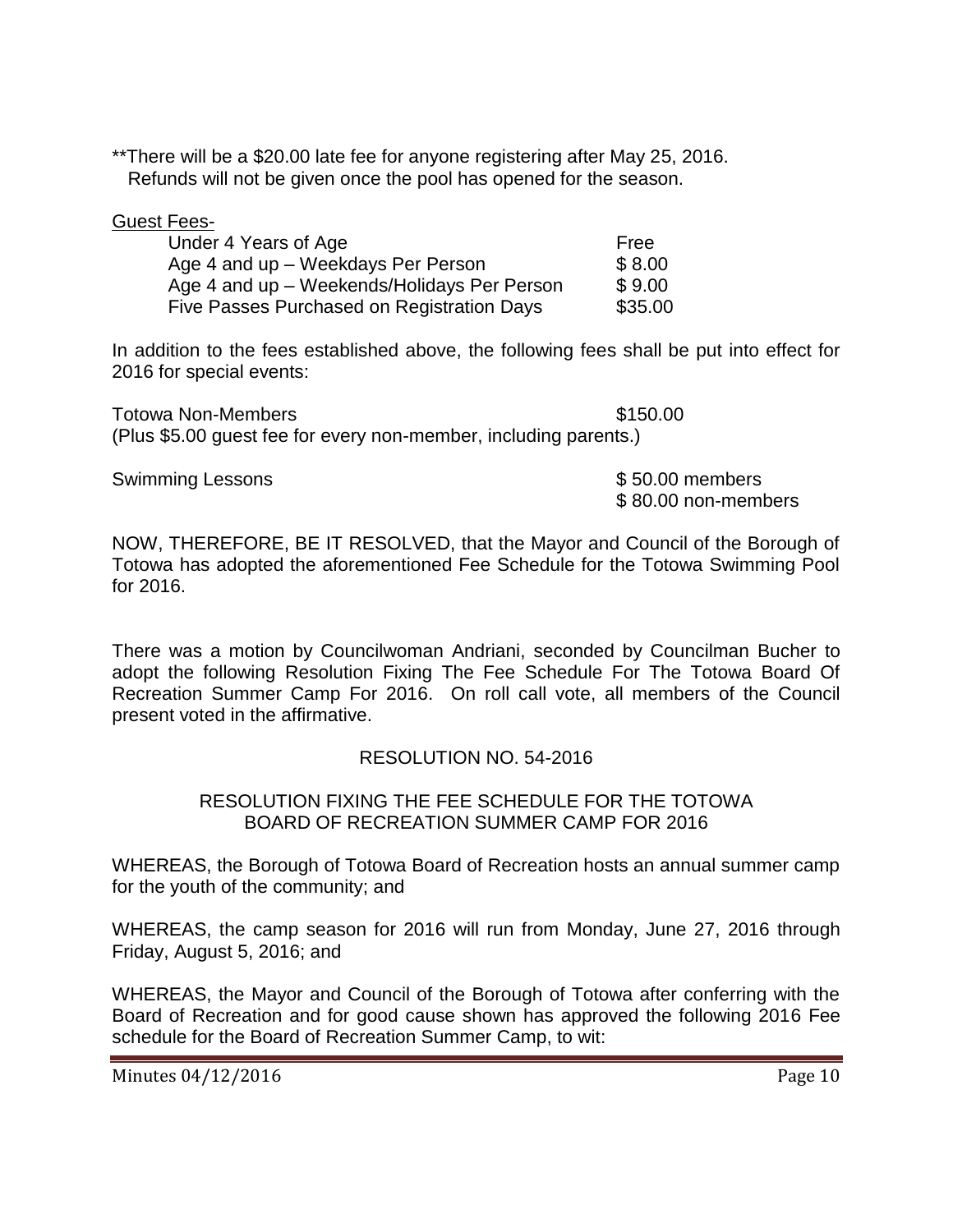### 2016 Fee Schedule

One Child  $$230.00$ Two Children **\$420.00** Three or More Children \$520.00

NOW, THEREFORE, BE IT RESOLVED, that the Mayor and Council of the Borough of Totowa has adopted the aforementioned Fee Schedule for the Board of Recreation Summer Camp for 2016.

There was a motion by Councilwoman Andriani, seconded by Councilman Bucher to adopt the following Resolution Authorizing An Application To The State Of New Jersey For A Community Forestry Program: Community Stewardship Incentive Program (CSIP) For Resiliency Planning To Fund A Risk Tree Assessment. On roll call vote, all members of the Council present voted in the affirmative.

### RESOLUTION NO. 55-2016

#### RESOLUTION AUTHORIZING AN APPLICATION TO THE STATE OF NEW JERSEY FOR A COMMUNITY FORESTRY PROGRAM: COMMUNITY STEWARDSHIP INCENTIVE PROGRAM ("CSIP") FOR RESILIENCY PLANNING TO FUND A RISK TREE ASSESSMENT

WHEREAS, the Mayor and Council of the Borough of Totowa desire to further the public interest by obtaining a grant from the State of New Jersey in the amount of approximately \$10,000.00 to fund the following project: Community Forestry Program: Community Stewardship Incentive Program ("CSIP") for Resiliency Planning to fund a risk tree assessment.

NOW, THEREFORE, BE IT RESOLVED, that the Municipal Council of the Borough of Totowa do hereby authorize John Coiro, Mayor of the Borough of Totowa, (a) to make an application for such grant, (b) if awarded, to execute a grant agreement with the State of New Jersey for a grant in the amount of not less than \$1.00 and not more than \$10,000.00 and (c) to execute any amendments thereto.

BE IT FURTHER RESOLVED, that the Grantee agrees to comply with all applicable Federal, State, and municipal laws, rules and regulations in its performance of the agreement.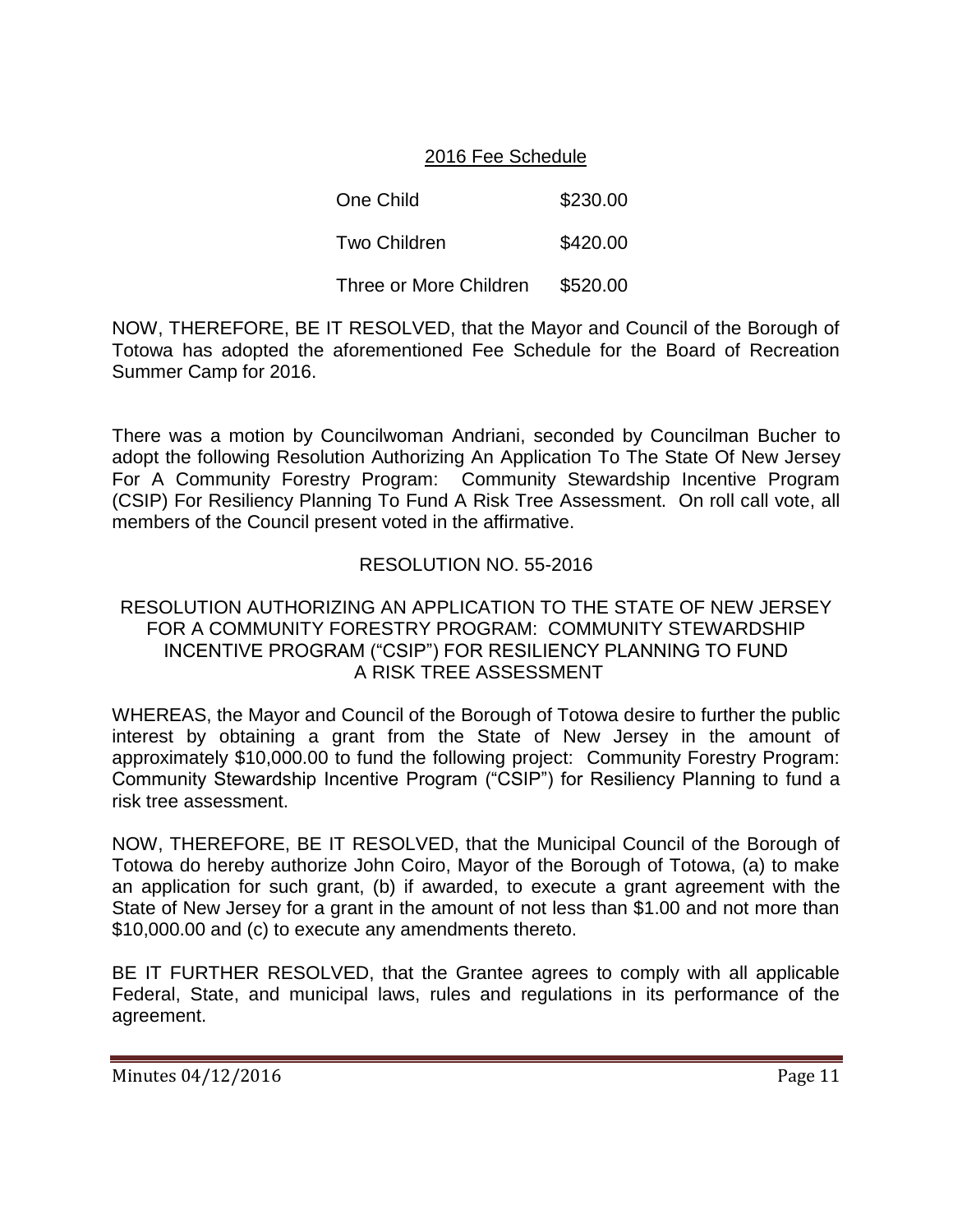There was a motion by Councilwoman Andriani, seconded by Councilman Bucher to adopt the following Resolution Authorizing Amendment To Developer's Agreement Dated August 11, 2009 By And Between The Borough Of Totowa And Leal Properties, Inc. For Property Commonly Known As Block 128, Lot 4.03 As Shown On The Official Tax Map Of The Borough Of Totowa. On roll call vote, all members of the Council present voted in the affirmative.

### RESOLUTION NO. 56-2016

#### RESOLUTION AUTHORIZING AMENDMENT TO DEVELOPER'S AGREEMENT DATED AUGUST 11, 2009 BY AND BETWEEN THE BOROUGH OF TOTOWA AND LEAL PROPERTIES, INC. FOR PROPERTY COMMONLY KNOWN AS BLOCK 128, LOT 4.03 AS SHOWN ON THE OFFICIAL TAX MAP OF THE BOROUGH OF TOTOWA

WHEREAS, Leal Properties, Inc. (hereinafter referred to as "Developer") was the prior owner of and applicant for the development of real property consisting of one (1) existing lot that is known and identified as Block 128, Lot 4.03 on the Official Tax Map of the Borough of Totowa and located off Riverview Drive and Crescent Avenue (hereinafter identified as the "subject property"); and

WHEREAS, Developer had filed an application with the Borough of Totowa Planning Board to subdivide the subject property into three (3) lots and construct three (3) new single family dwellings on each lot; and

WHEREAS, Developer had obtained Borough of Totowa Planning Board approval for its project, subject to entering into a Developer's Agreement with the Borough of Totowa; and

WHEREAS, on August 11, 2009, a Developer's Agreement was entered into by and between the Borough of Totowa and Leal Properties, Inc. which is hereby incorporated hereby in reference as though set forth at length; and

WHEREAS, Developer lost its right, title and interest in and to the subject property pursuant to a Final Judgment of the Superior Court, Passaic County, Chancery Division, dated August 21, 2014 to Empire TF4 Jersey Holdings, LLC recorded September 3, 2015 in Deed Book 2516, page 69; and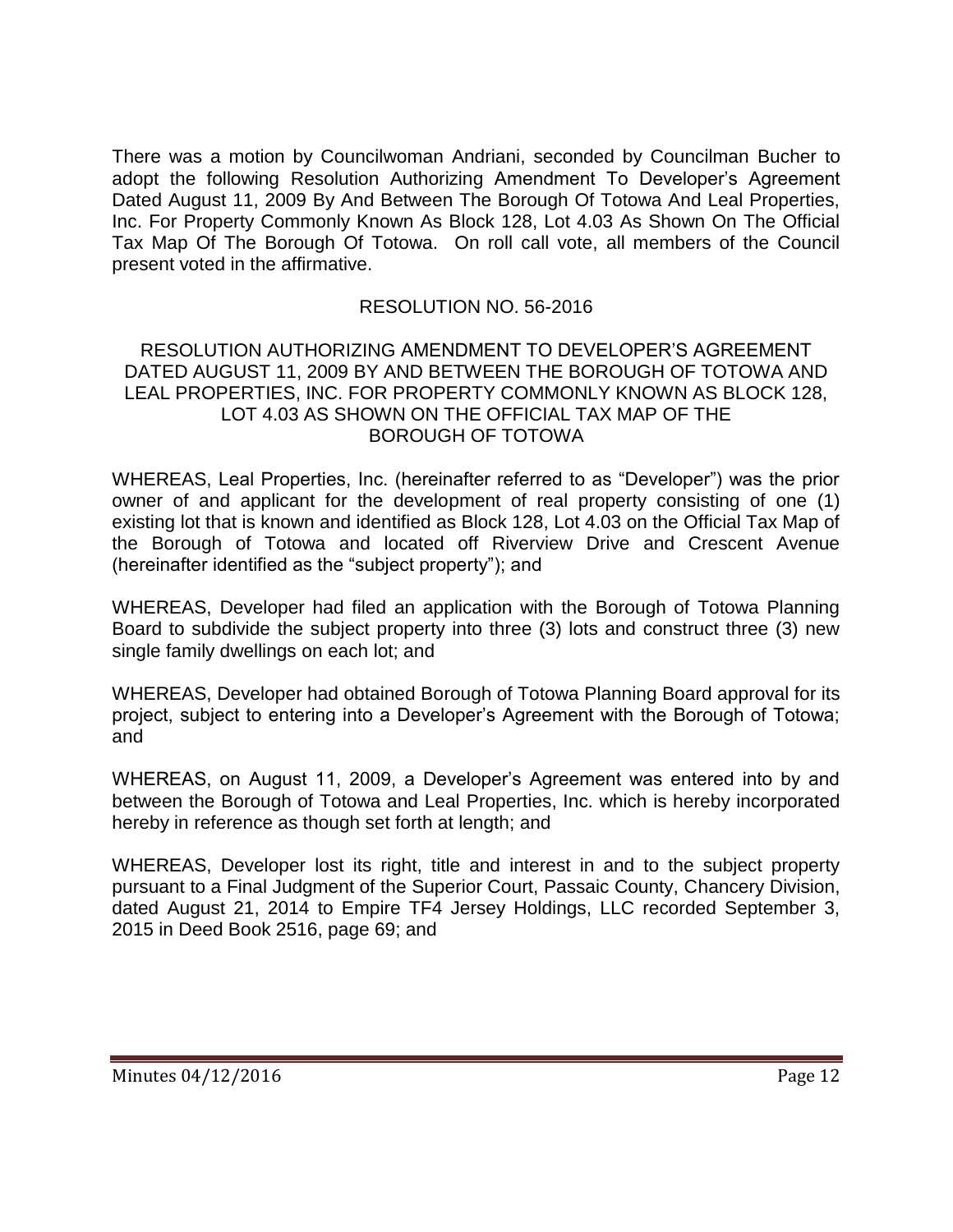WHEREAS, on May 27, 2015, 458 Riverview Dr LLC, a limited liability company with principal offices located at 8 Lookout Point Trail, Totowa, New Jersey, acquired title to the subject property by Deed from Empire TF4 Jersey Holdings, LLC recorded on June 8, 2015, which is hereby incorporated herein by reference as though set forth at length; and

WHEREAS, the Mayor and Council of the Borough of Totowa are requiring 458 Riverview Dr LLC to enter into an Amendment to the initial Developer's Agreement and affirm that its development shall be subject to and in accordance with all of the terms and conditions of said Agreement and that it shall be expressly bound by all of the terms and conditions contained therein.

NOW, THEREFORE, BE IT RESOLVED that the Municipal Council of the Borough of Totowa does hereby authorize the Borough of Totowa to enter into an amendment to the Developer's Agreement dated August 11, 2009 with 458 Riverview Dr LLC, the owner of record and Developer of property known and identified as Block 128, Lot 4.03 as shown on the Official Tax Map of the Borough of Totowa.

BE IT FURTHER RESOLVED, that the Municipal Council of the Borough of Totowa does hereby authorize the Mayor and Municipal Clerk to execute any and all necessary instruments relating thereto.

There was a motion by Councilwoman Andriani, seconded by Councilman Bucher to adopt the following Resolution Authorizing A Contribution To The Consortium Group Pursuant To The Municipal Shared Services Defense Agreement For Affordable Housing Constitutional Compliance. On roll call vote, all members of the Council present voted in the affirmative.

# RESOLUTION NO. 57-2016

### RESOLUTION AUTHORIZING A CONTRIBUTION TO THE CONSORTIUM GROUP PURSUANT TO THE MUNICIPAL SHARED SERVICES DEFENSE AGREEMENT FOR AFFORDABLE HOUSING CONSTITUTIONAL COMPLIANCE

WHEREAS, by Resolution No. 84-2015 dated June 23, 2015, the Mayor and the Council of the Borough of Totowa authorized the Municipal Attorney and Planning Board Attorney, as Co-Counsel, to prepare and file a Complaint for Declaratory Judgment Action in the Superior Court of New Jersey, Passaic County in furtherance of the Supreme Court's March 10, 2015 decision captioned in In the Matter of the Adoption of N.J.A.C. 5:96 and 5:97 by the New Jersey Council on Affordable Housing,221 N.J. 1 (2015) **(**the "Supreme Court Decision"); and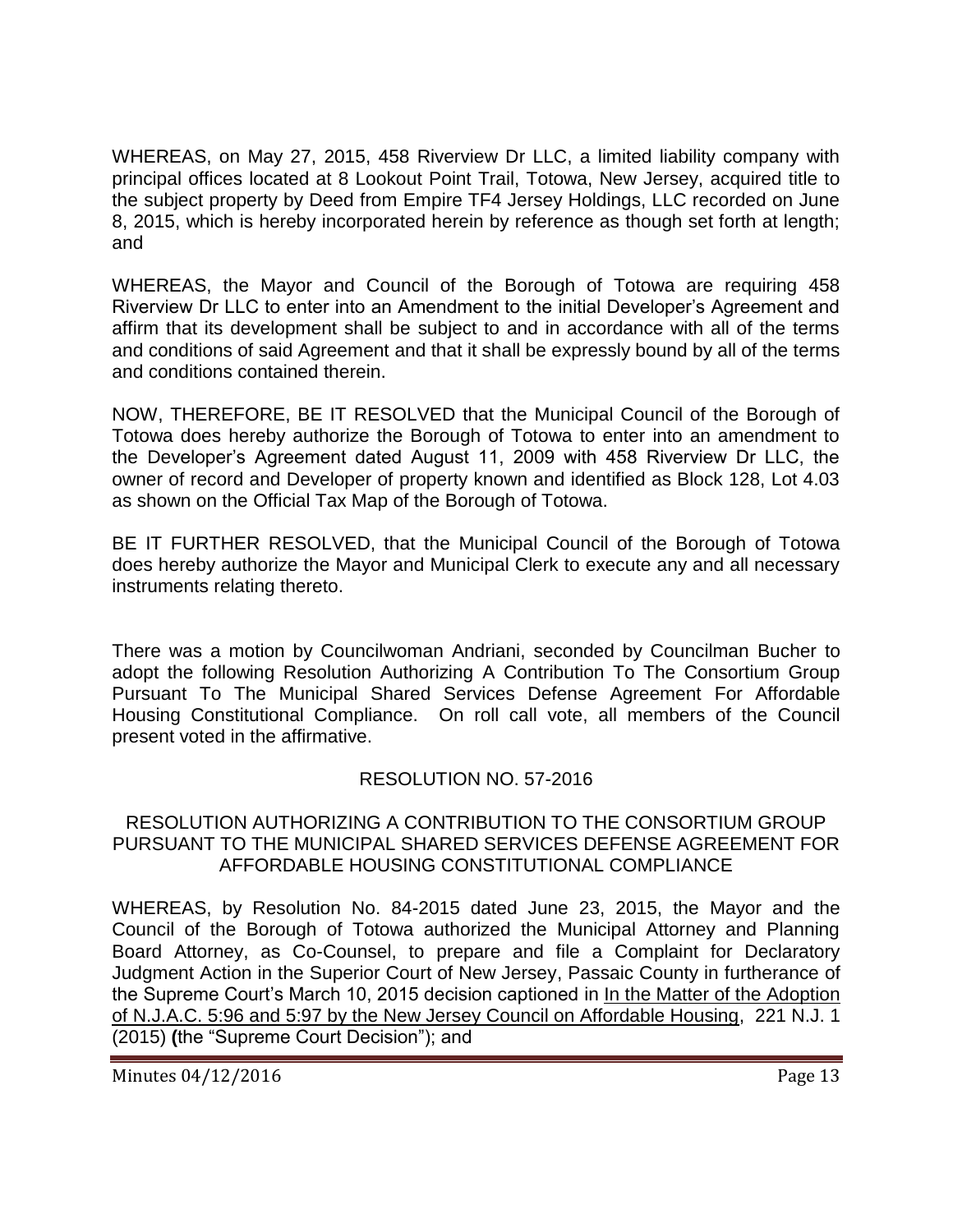WHEREAS, Fair Share Housing Center ("FSHC"), through the services of David Kinsey, has prepared what it considers to be the statewide fair share numbers (the "FSHC Numbers") for use by the 15 vicinage Mt. Laurel Judges to calculate a municipality's affordable housing obligation pursuant to the Supreme Court Decision; and

WHEREAS, by Resolution No. 86-2015 dated June 23, 2015, the Mayor and Council of the Borough of Totowa entered into the Municipal Shared Services Defense Agreement ("MSSDA") for the purpose as set forth therein, which included retaining a common expert in the Declaratory Judgment action ("Litigation") that was filed in accordance with the Supreme Court Decision; and

WHEREAS, the 284 municipalities have entered into the MSSDA and the members of this Consortium Group are collectively battling the FSHC and New Jersey Builder's Association in this on-going litigation; and

WHEREAS, each member of the MSSDA initially contributed the sum of \$2,000.00 to retain one or more alternative experts, consultants and/or other professionals to assist the Consortium Group in the litigation; and

WHEREAS, Jeffrey R. Surenian, Esq., has assumed the role of the administrative and lead attorney of the Consortium Group; and

WHEREAS, Mr. Surenian has advised that it is necessary to replenish the initial MSSDA fund to continue to cover the costs of this litigation and has requested an additional contribution of \$2,000.00 from each of the member municipalities; and

WHEREAS, the Mayor and Council of the Borough of Totowa recognize that the Litigation requires immediate action and may require additional monies due to the complexity and multiplicity of issues raised in this litigation; and

WHEREAS, pursuant to the terms of the MSSDA, the Mayor and Council of the Borough of Totowa must authorize the expenditure of all funds to effectuate the intent and purpose of the MSSDA.

NOW, THEREFORE, BE IT RESOLVED, that the Mayor and Council of the Borough of Totowa do herby authorize payment of the sum of \$2,000.00 to Jeffrey R. Surenian and Associates, LLC- Attorney Trust Account to replenish the Consortium Group fund and cover various costs associated with the Litigation pursuant to the MSSDA for Affordable Housing Constitutional Compliance.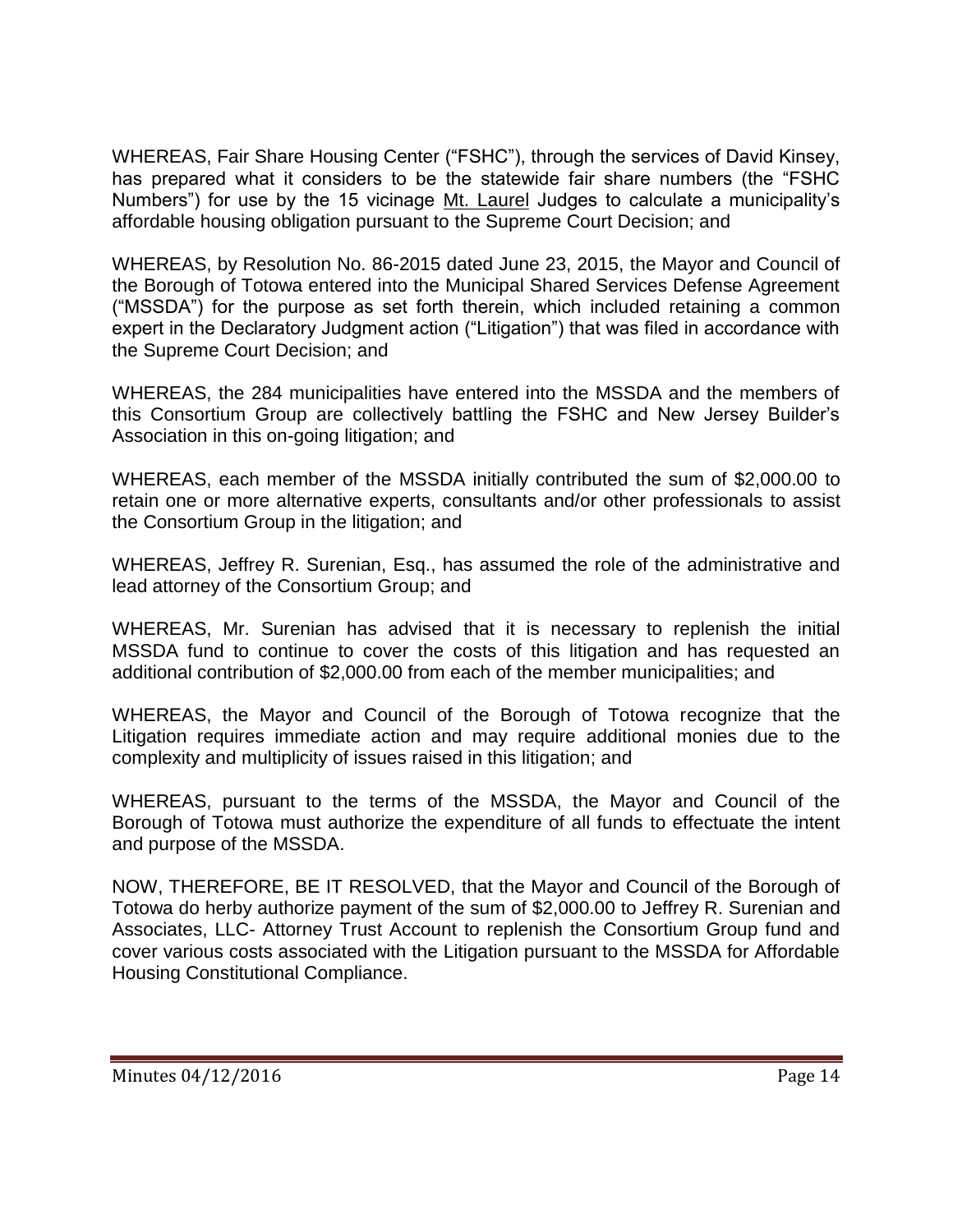# COMMITTEE ON LEGISLATION & ORDINANCES:

There was a motion by Councilman Bucher, seconded by Councilman Picarelli to introduce on first reading and advertise for public hearing the following entitled ordinance. On roll call vote, all members of the Council present voted in the affirmative.

## **ORDINANCE NO. 06-2016**

### **AN ORDINANCE TO AMEND THE CODE OF THE BOROUGH OF TOTOWA CHAPTER 38 ENTITLED "ETHICS, CODE OF"**

There was a motion by Councilman Bucher, seconded by Councilman Picarelli to introduce on first reading and advertise for public hearing the following entitled ordinance. On roll call vote, all members of the Council present voted in the affirmative.

### **ORDINANCE NO. 07-2016**

#### **AN ORDINANCE TO AMEND THE ORDINANCE FIXING THE ANNUAL SALARIES AND WAGES OF THE OFFICIALS, EMPLOYEES AND THE APPOINTEES OF THE BOROUGH OF TOTOWA, COUNTY OF PASSAIC, STATE OF NEW JERSEY**

There was a motion by Councilman Bucher, seconded by Councilman Picarelli to adopt the following Resolution Opposing Assembly Bills A-1475 And A-326. On roll call vote, all members of the Council present voted in the affirmative.

## RESOLUTION NO. 58-2016

#### RESOLUTION OPPOSING ASSEMBLY BILLS A1475 AND A326

WHEREAS, municipalities such as the Borough of Totowa seek various ways and resources to provide incentives for developers to invest in infrastructure and proceed with redevelopment projects; and

WHEREAS, one of the few tools and resources available is what is known as a "Payment in Lieu of Taxes" ("PILOT") whereby the developer and/or landowner makes payments to the municipality by way of an annual service charge in lieu of taxes; and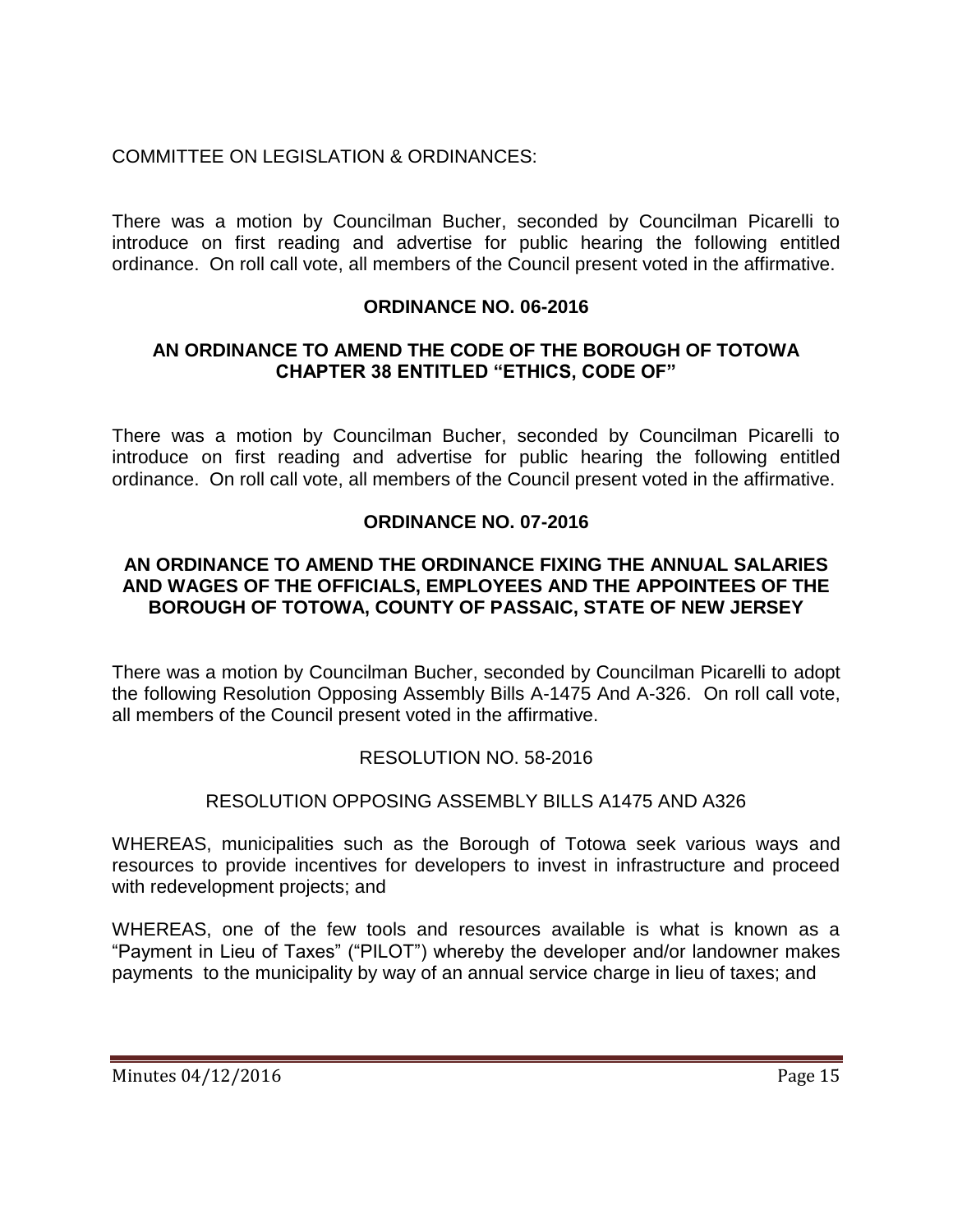WHEREAS, the annual service charge benefits the municipality with additional funding in excess of a conventional ratable and provides an incentive to developers who seek to provide redevelopment in a community; and

WHEREAS, certain municipalities that have engaged in PILOT Programs and redevelopment plans have found that the correlation with the overall appreciation of residential values and revitalization of communities; and

WHEREAS, PILOT Programs provide additional general revenue to a municipality and have contributed to reducing the overall local property tax burden in communities; and

WHEREAS, presently 95% of the revenue from PILOT Programs goes directly to the municipal general fund to stabilize and reduce local property taxes; and

WHEREAS, if A1475 and A326 are approved, it would result in a 50% loss of revenue for any PILOT Programs in municipalities such as the Borough of Totowa who seek to revitalize and redevelop its community and also jeopardizes the financial stability, incentives and redevelopment of projects in communities such as the Borough of Totowa that are presently considering qualifying projects within their municipality; and

WHEREAS, A1475 and A326 jeopardize the ability of the Borough of Totowa to successfully achieve such development for its residents, for the over benefit of the community, as well as the overall aesthetics, value and financial wherewithal of the community; and

WHEREAS, A1475 and A326, if approved, would require municipalities that are part of regional school districts such as the Borough of Totowa to share annual revenue generated by redevelopment projects with the county and regional schools causing a significant reduction in the anticipated municipal revenues for these projects.

NOW, THEREFORE, BE IT RESOLVED, that the Mayor and Council of the Borough of Totowa do hereby authorize the following:

- 1. The Borough of Totowa opposes Assembly Bills 1475 and 326 which would require municipalities to share payments received in lieu of taxes with county and school districts.
- 2. The Borough of Totowa opposes such legislation for the reasons stated herein in this Resolution.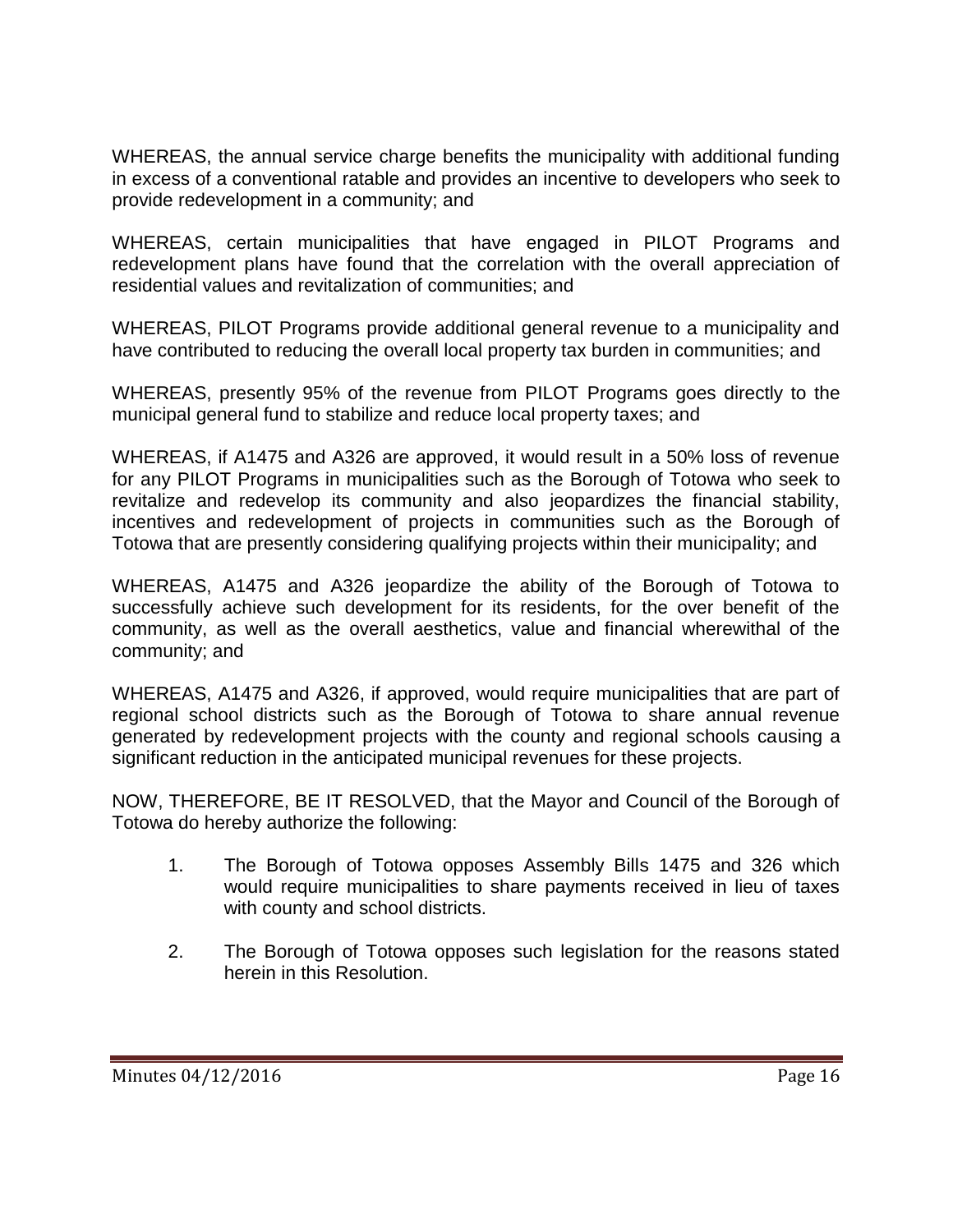3. A copy of this Resolution shall be forwarded to all Passaic County municipalities, the Borough of Totowa's Legislative Representatives in the State Senate and Assembly and Governor Chris Christie.

There was a motion by Councilman Bucher, seconded by Councilman Picarelli to adopt the following Resolution Supporting The New Jersey Historic Trust. On roll call vote, all members of the Council present voted in the affirmative.

# RESOLUTION NO. 59-2016

## RESOLUTION SUPPORTING THE NEW JERSEY HISTORIC TRUST

WHEREAS, in November 2014, New Jersey voters overwhelmingly approved an amendment to the New Jersey State Constitution to direct funds from the Corporate Business Tax to save open space, farmland and historic resources; and

WHEREAS, the original \$3 Million for grants-in-aid for historic preservation projects was pulled from the State budget, based on a decision by the Administration, leaving no funding available for the New Jersey Historic Trust to support matching grants for projects such as the Dey Mansion restoration, the Gun Mill, the Great Falls, Hinchcliff Stadium, Lambert Castle, the Long Pond Ironworks, the Morris Canal Park, the Old Paterson Post Office, City Hall and Courthouse, the Rogers Locomotive Complex and the Schulyer-Colfax House in Passaic County; and

WHEREAS, historic sites that are actively used become valuable assets and benefit the community which protects its assets by taking good care of them; and

WHEREAS, historic preservation works by providing sustainability wherein it fosters the reuse and recycling of older buildings instead of demolishing them and creating jobs; and

WHEREAS, the New Jersey Historic Trust estimated that it needs approximately \$10 Million annually to continue to be a partner in restoring the cultural and economic vitality of New Jersey's municipalities.

NOW, THEREFORE, BE IT RESOLVED, that the Mayor and Council of the Borough of Totowa do hereby recommend that \$10 million be allocated to the New Jersey Historic Trust in the 2017 budget and further recommends that a copy of this Resolution be forwarded to all Passaic County municipalities, the Borough of Totowa's Legislative Representatives in the State Senate and Assembly and Governor Chris Christie.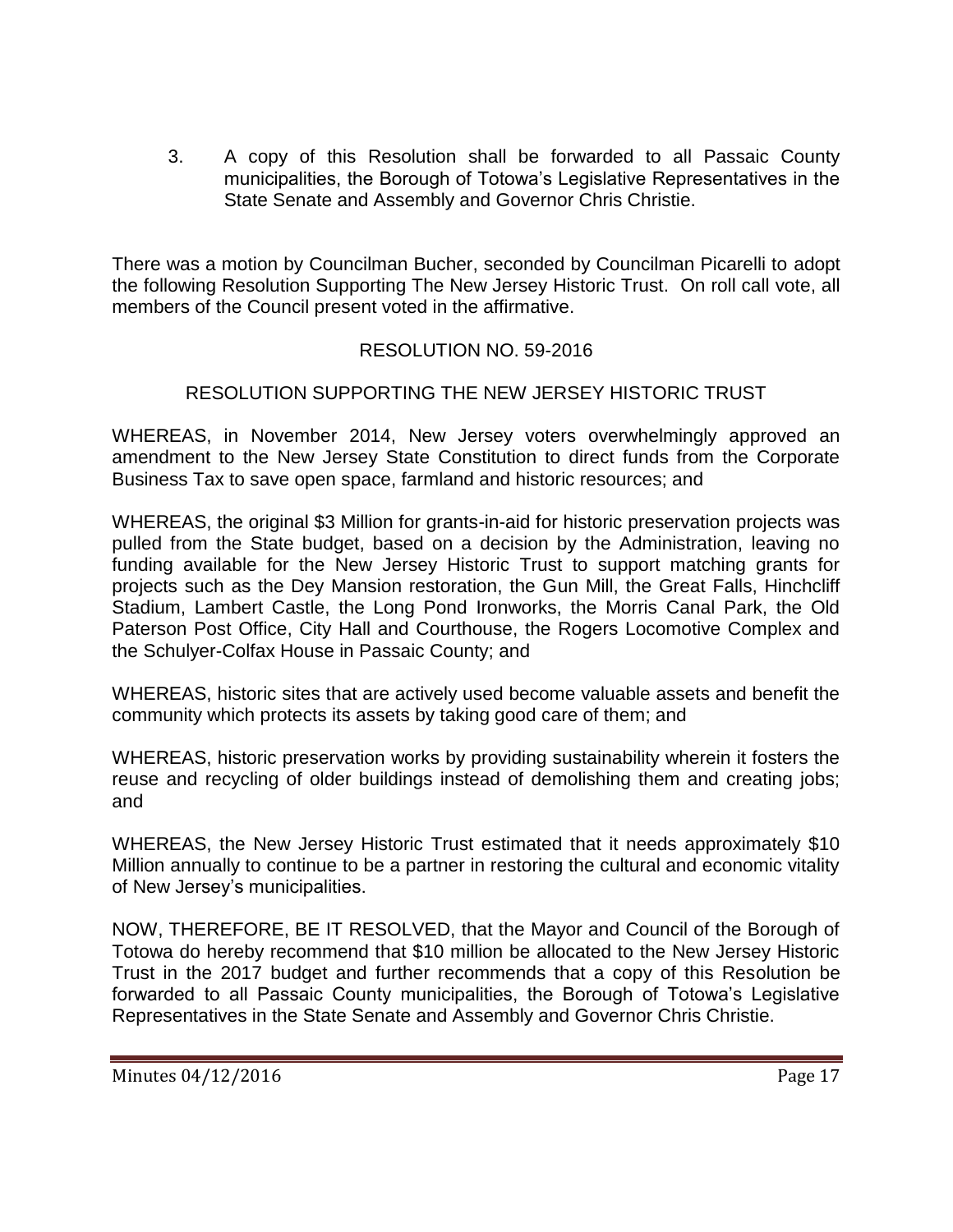There was a motion by Councilman Bucher, seconded by Councilman Picarelli to adopt the following Proclamation In Honor And Celebration Of The Ninetieth Anniversary Of Saint James Of The Marches Church. On roll call vote, all members of the Council present voted in the affirmative.

#### PROCLAMATION IN HONOR OF THE 90TH ANNIVERSARY OF ST. JAMES OF THE MARCHES CHURCH

WHEREAS, the Church of St. James of the Marches was established on July 4, 1926 in response to the need for a Catholic parish in the Borough of Totowa, New Jersey and the first mass was celebrated by Father Luke Panfoeder in Hargreaves Hall, a converted factory building on the corner of Grant Avenue and Church Street; and

WHEREAS, on June 27, 1927, a cornerstone was laid for the new church on the corner of Totowa Road and McKinney Avenue, which is now known as Killian Place. In 1944, the administration of St. James Church was transferred from the Franciscan Friars to the Diocesan Clergy and Father Francis O'Reilly was appointed Pastor on January 1, 1945; and

WHEREAS, as the Borough of Totowa continued to grow so did the parish and additional lots were purchased and the Church facilities expanded to cover an entire block. The present day rectory was built along with a larger Church, the older Church was converted into an elementary school and a convent was added for the Sisters; and

WHEREAS, Mass was celebrated in the new Church on October 15, 1955 and St. James School was opened in September of 1956. The school has since merged with Our Lady of Holy Angels School in Little Falls to form the Parish school now known as The Academy of St. Francis of Assisi; and

WHEREAS, the Church has recently undergone renovations with the installation of a new marble floor in the sanctuary and a magnificent marble altar depicting the Last Supper. The altar was anointed and Mass was celebrated by Bishop Arthur J. Serratelli on May 14, 2015; and

WHEREAS, since the completion of the new Church in 1955 and in addition to Father Reilly, the parish has been served by Msgr. Michael F. Hart, Msgr. Eugene Boland, Father Joseph Murphy and Father J. Patrick Ryan, who was appointed as the Church's current Pastor on July 1, 2011; and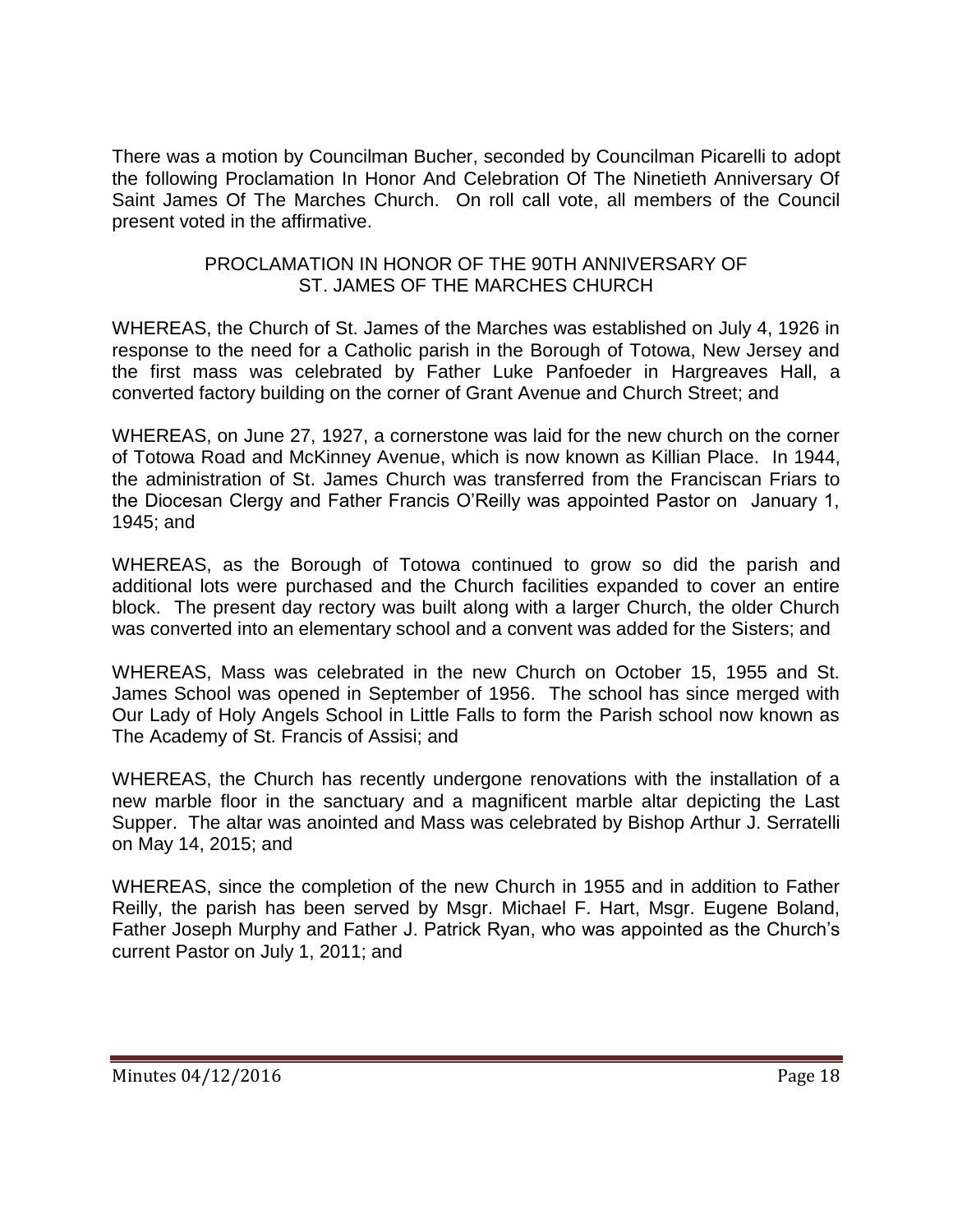WHEREAS, as St. James Church celebrates its 90<sup>th</sup> Anniversary, it remains a symbol of commitment and dedication to God, family and the community and the Mayor and Council of the Borough of Totowa wish to publicly honor the Church and all their members as they celebrate this milestone Anniversary.

NOW, THEREFORE, BE IT PROCLAIMED by the Mayor and Council of the Borough of Totowa that special recognition is given to the Church of Saint James of the Marches for ninety years of devotion to the Church and their community.

There was a motion by Councilman Bucher, seconded by Councilman Picarelli to adopt the following Proclamation In Recognition Of The Eightieth Anniversary Of The North Jersey Federal Credit Union. On roll call vote, all members of the Council present voted in the affirmative.

#### PROCLAMATION IN HONOR OF NORTH JERSEY FEDERAL CREDIT UNION'S 80<sup>th</sup> ANNIVERSARY

WHEREAS, in 1936, the Passaic County Teacher's Credit Union was founded to serve teachers in Passaic County, New Jersey and eighty years later, the North Jersey Federal Credit Union has expanded its service area to include Bergen, Essex, Hudson, Middlesex, Morris, Passaic and Union Counties; and

WHEREAS, North Jersey Federal Credit Union is a not-for-profit financial services cooperative organized to return all profits to member-owners in the form of lower loan rates, higher savings rate and lower fees; and

WHEREAS, North Jersey Federal Credit Union has been a strong member of the Borough of Totowa business community since January 1, 1982; and

WHEREAS, North Jersey Credit Union's missions statement says: Our goal is to enable members to have financial freedom and to empower our communities to reach their goals. We pledge to build and strengthen relations with our members and employees by treating them with dignity and respect; and

WHEREAS, North Jersey Federal Credit Union's goals are to give back to its community and provide comprehensive financial literacy programs through its website [www.NJFCU.org](http://www.njfcu.org/) and via presentations in their service area; and